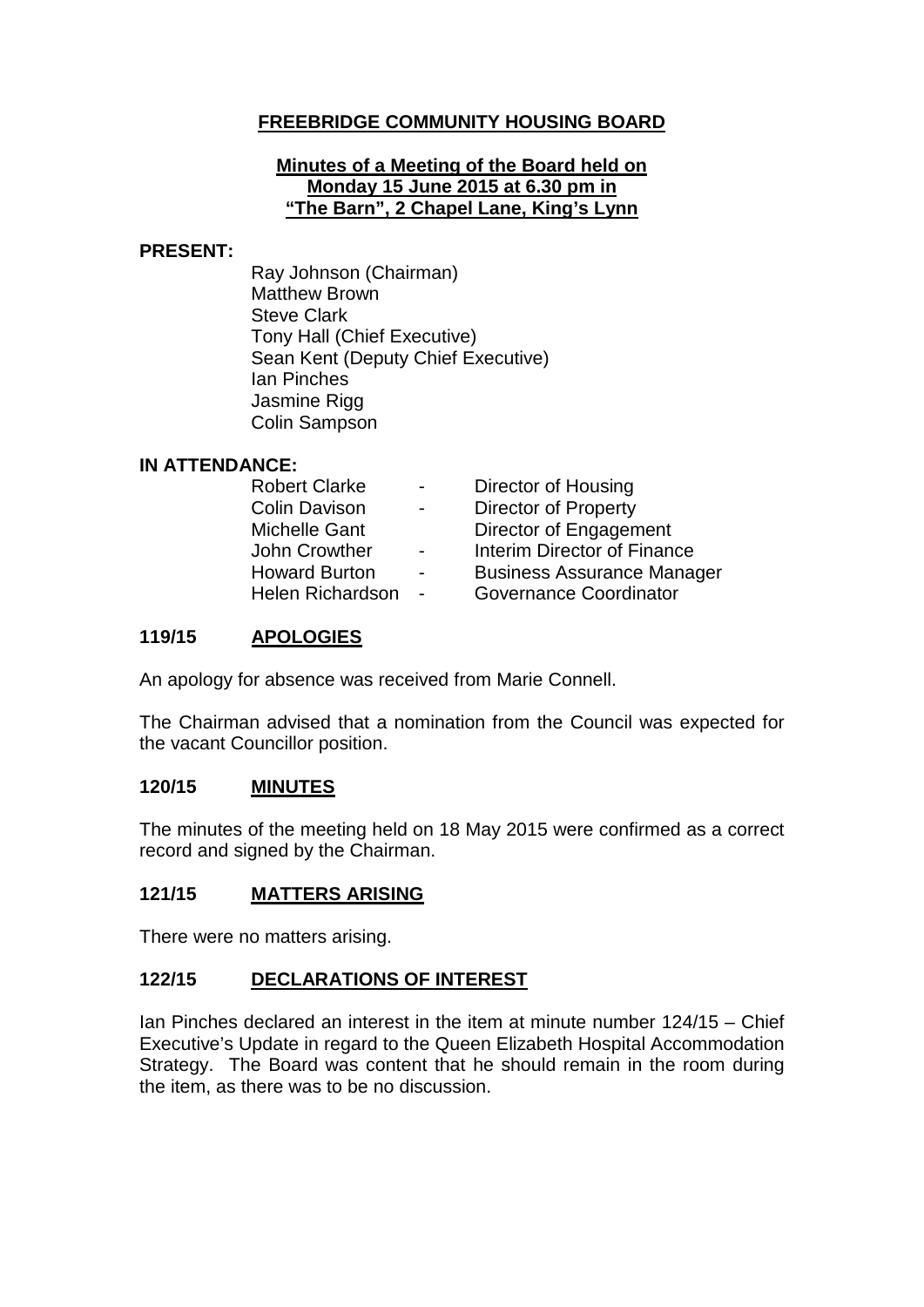# **123/15 CHAIRMAN'S UPDATE**

The Chairman said that, in addition to his usual weekly meetings with the Chief Executive, he had the following events coming up in the following week:

- East of England Housing Association Chairs meeting on 16 June.
- $\cdot$   $e^2$  Chairs and Chief Executives meeting on 18 June.

### **124/15 CHIEF EXECUTIVE'S UPDATE**

A written update from the Chief Executive had been previously circulated and was noted by the Board.

The written update covered the following issues:

- Hillington Square Café
- Homes and Communities Agency feedback Fire at Elizabeth Avenue, Downham Market
- NHF Board Member's Regional Seminar on Improving Governance
- Queen Elizabeth Hospital Accommodation Strategy
- Freebridge Week of Wellbeing Overview
- Employee Car Parking
- Finance Director Recruitment
- Plaxtole House
- Sheltered Scheme Gardening Competition Judging

Discussions took place on some aspects of the update, as set out below.

### **a) Sheltered Scheme Gardening Competition Judging**

The Chairman agreed to discuss judging of the sheltered scheme gardening competition with Marie Connell. It was felt that this was good opportunity for the Board to do get involved in the community.

## **b) Executive Contracts**

This was an additional item, not including in the written update.

The Chief Executive highlighted that the review of Executive Contracts was a longer term item listed on the Board action sheet. As suggested by the Chief Executive, in order to resolve the action, the Board agreed to delegate authority to the Chief Executive Appraisal Panel. The Chief Executive advised that a review of the Chief Executive's Appraisal Panel would be considered as part of any board structure change. It was confirmed that a revised Terms of Reference for the Chief Executive's Appraisal Panel would be brought to the Board for approval in line with the new Code of Governance.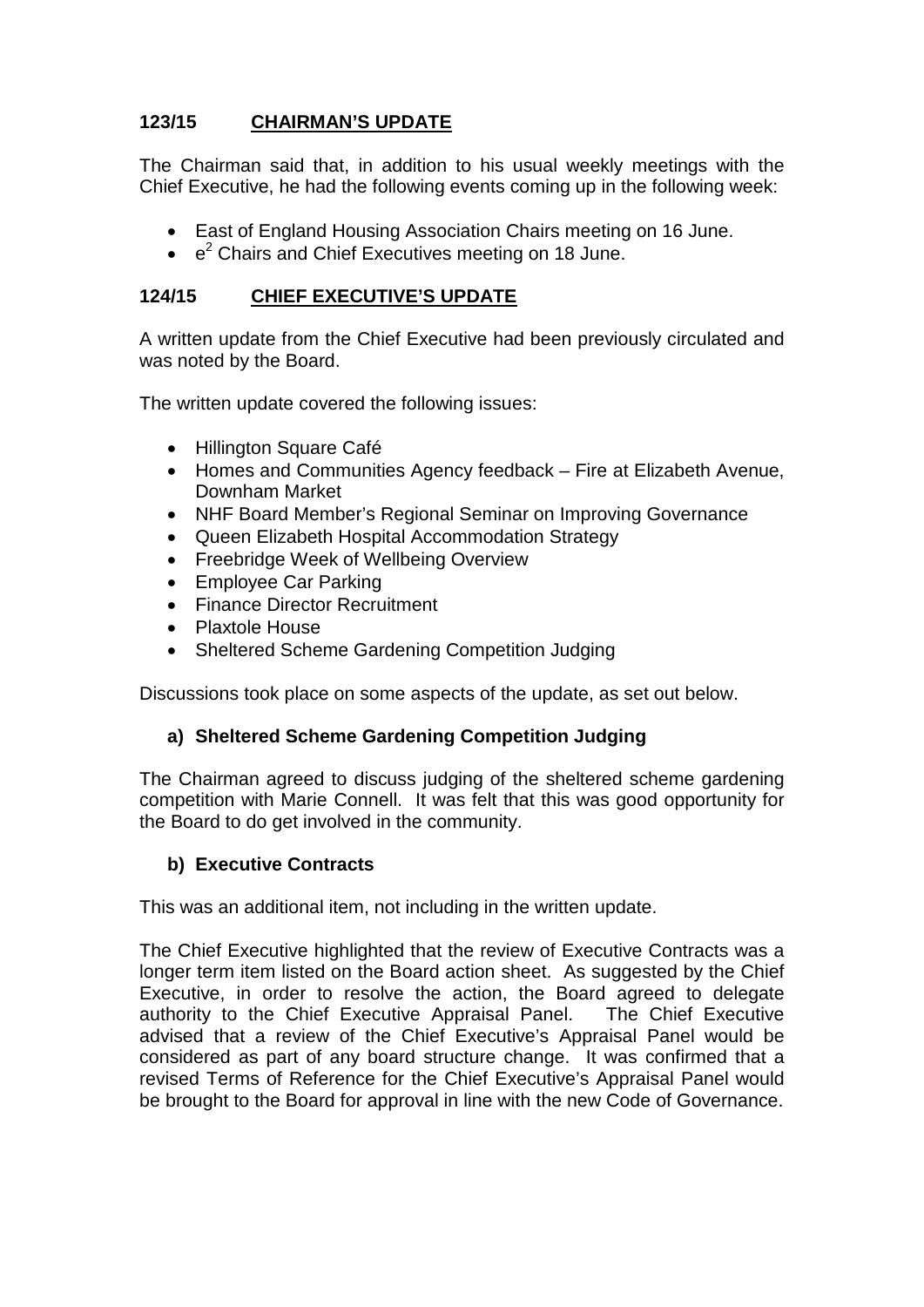# **125/15 REVIEW OF THE VALUE FOR MONEY POLICY**

The Business Assurance Manager presented a report which reviewed the Value for Money Policy.

**RESOLVED:** That the revised Value for Money Policy be approved, as presented.

#### **126/15 VALUE FOR MONEY SELF-ASSESSMENT STATEMENT**

The Business Assurance Manager presented a report which introduced the Value for Money Self-Assessment Statement for 2014/15.

The Board were pleased that the Value for Money Self-Assessment Statement was written in plain English and it was felt that it reflected Freebridge's values; the Board thanked the Business Assurance Manager for his work in producing this document.

Following a suggestion, the Business Assurance Manager agreed to consider clarification of the numbers of properties at Hillington Square yet to meet the Decent Homes Standard, in order to explain the reasons why they were yet to be completed in particular for those less familiar with the refurbishment project.

The Director of Property advised that a new Standard Assessment Procedure (SAP) rating for assessing Energy Performance of properties had been published, and it was likely that current ratings would change in the next financial year resulting in a lower energy efficient rating score.

**RESOLVED:** That the Value for Money statement is included in Freebridge's statutory financial accounts for 2014/15, as detailed in section 2 of the report.

## **127/15 SERVICE CHARGES**

Confidential item

### **128/15 FINANCIAL REGULATIONS REVIEW**

The Interim Finance Director presented a report which reviewed the Financial Regulations.

The Interim Finance Director shared that he had recently attended a National Housing Federation seminar on stress testing, and there had been an indication that the Homes and Communities Agency were looking for Boards to take a lead on stress testing within the organisation. It was acknowledged that the Board were due to attend an Iron Grip training session on  $17<sup>th</sup>$  July 2015 on stress testing.

In answer to a question, the Director of Housing clarified that bad debt provision was always initiated and managed by the Income Team. He added that debt write-offs were often either following the death of a tenant or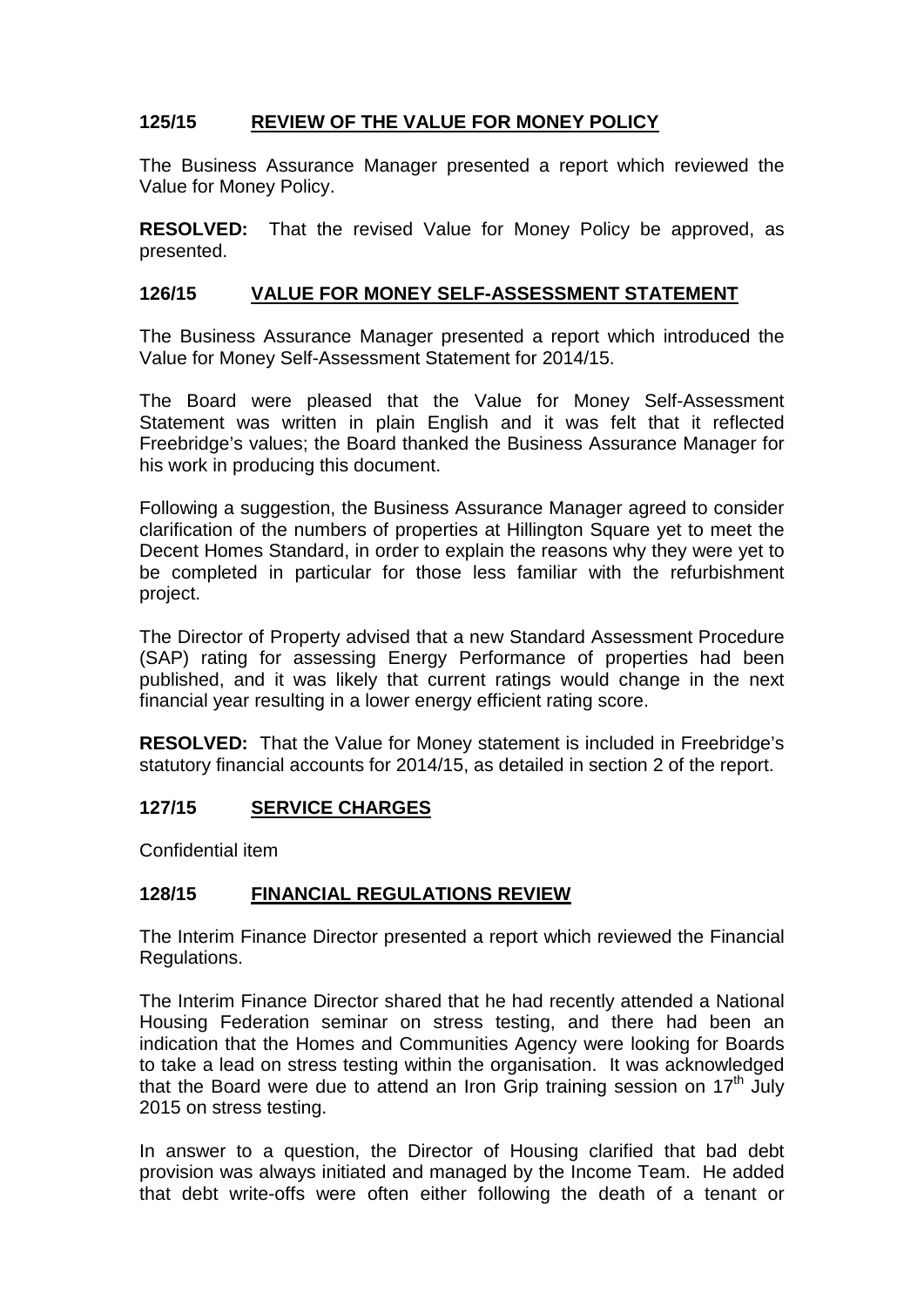following the use of debt collection agencies being unable to locate a tenant who had absconded. The Director of Housing advised that he would be checking the procedure to ensure that it was in line with this advice.

**RESOLVED:** That the revised Financial Regulations be approved, as presented.

### **129/15 REVIEW OF THE MARKETING AND COMMUNICATIONS POLICY**

The Director of Engagement presented a report which reviewed the Marketing and Communications Policy.

**RESOLVED:** That the revised Marketing and Communications Policy be approved, as presented.

### **130/15 REVIEW OF THE ICT POLICY REVIEW AND UPDATE**

The Deputy Chief Executive presented a report which reviewed the ICT Policy.

The Deputy Chief Executive shared that PriceWaterhouseCooper had provided consultancy. He highlighted that there was more emphasis in the policy about changing staff attitudes to technology, such as making more use of video conferencing, which the Human Resources and Communications Team were aiming to promote.

Following a query by a Board Member, the Deputy Chief Executive advised that the strategy didn't preclude Freebridge from partnering on ICT provision and if there were potential partners Freebridge would be happy to discuss.

**RESOLVED:** That the revised ICT Policy be approved, as presented.

### **131/15 PROCUREMENT APPROVALS**

The Director of Property presented a report which advised of forthcoming procurement contracts worth over £50,000, and which provided information on a contract which had been recently let and was worth over £50,000.

In answer to a question, the Director of Property advised that the contract awarded for reroofing was below the OJEU threshold.

### **RESOLVED:**

- 1) That Freebridge enter into the contracts/agreements as detailed in section 2 of the report, and that the Director of Property appoint the successful contractors subject to the requirements of Financial Regulation 7 and Standing Order 6 having been followed.
- 2) That the contracts that have been let be noted, as set out in section 3 of the report.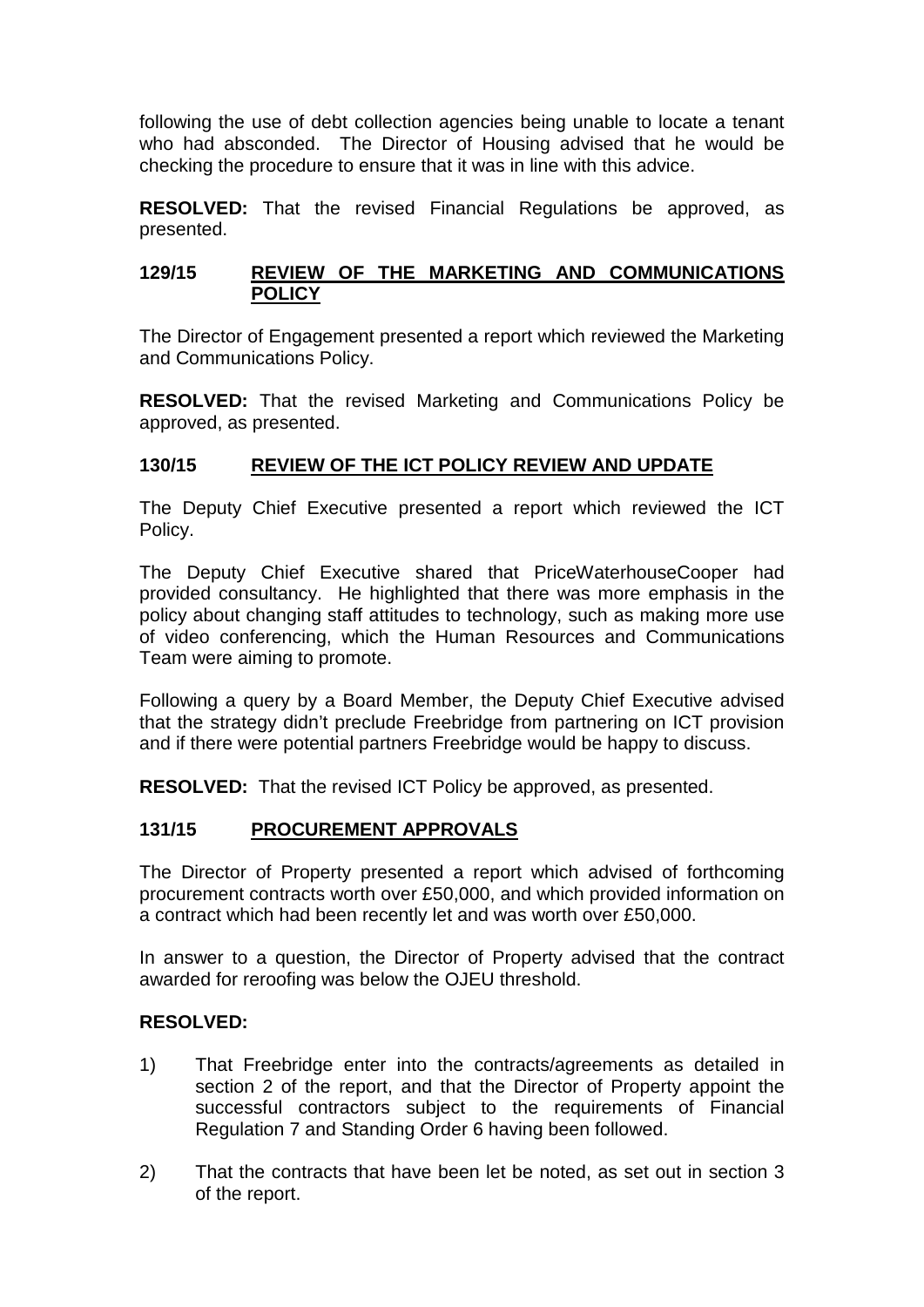## **132/15 ANNUAL HEALTH AND SAFETY UPDATE**

The Director of Property presented the report which provided the annual health and safety update.

The Board were pleased to note the contents of the report and gave a commendation for those involved in Health and Safety. The Board also wished to pass on congratulations in the achievement of receiving a Gold Award from the ROSPA (Royal Society of Prevention of Accidents) Occupational Health and Safety Awards for the fourth year running.

Following a question, the Director of Property advised that staff were encouraged to report near misses and there had been a marked increase in reports being received.

The Board noted the report.

### **133/15 ANNUAL EQUALITY AND DIVERSITY IN RECRUITMENT AND TRAINING UPDATE**

The Director of Engagement presented a report which provided an update on equality and diversity in recruitment, on actions undertaken to promote equality and diversity in recruitment, and on training and development during 2014-15.

The Board wished to congratulate the Director of Engagement on the progress that had been made since the last update.

In answer to questions, the Director of Engagement highlighted the following:

- In recruitment of LGBT applicants there had been an increase, though those applying had not been appointed to post.
- There had been an increase in the number of disabled applicants, though it was acknowledged that 0.7% of overall applications received were a lower percentage compared to the wider population.

The Director of Engagement explained that the Human Resources team were reviewing the recruitment system and improvements to the recruitment of LGBT or disabled applicants would be explored. The Deputy Chief Executive added that training could be held with managers.

The Board considered that often a disability might be defined as something that is physical, but often it might be something that cannot be seen such as mental health. It was also felt that Freebridge should focus on asking applicants what reasonable adjustments they might need in terms of how they regard themselves to be individually.

Following a question, the Director of Engagement advised that the apprenticeship and trainee programme at Freebridge was not age restricted,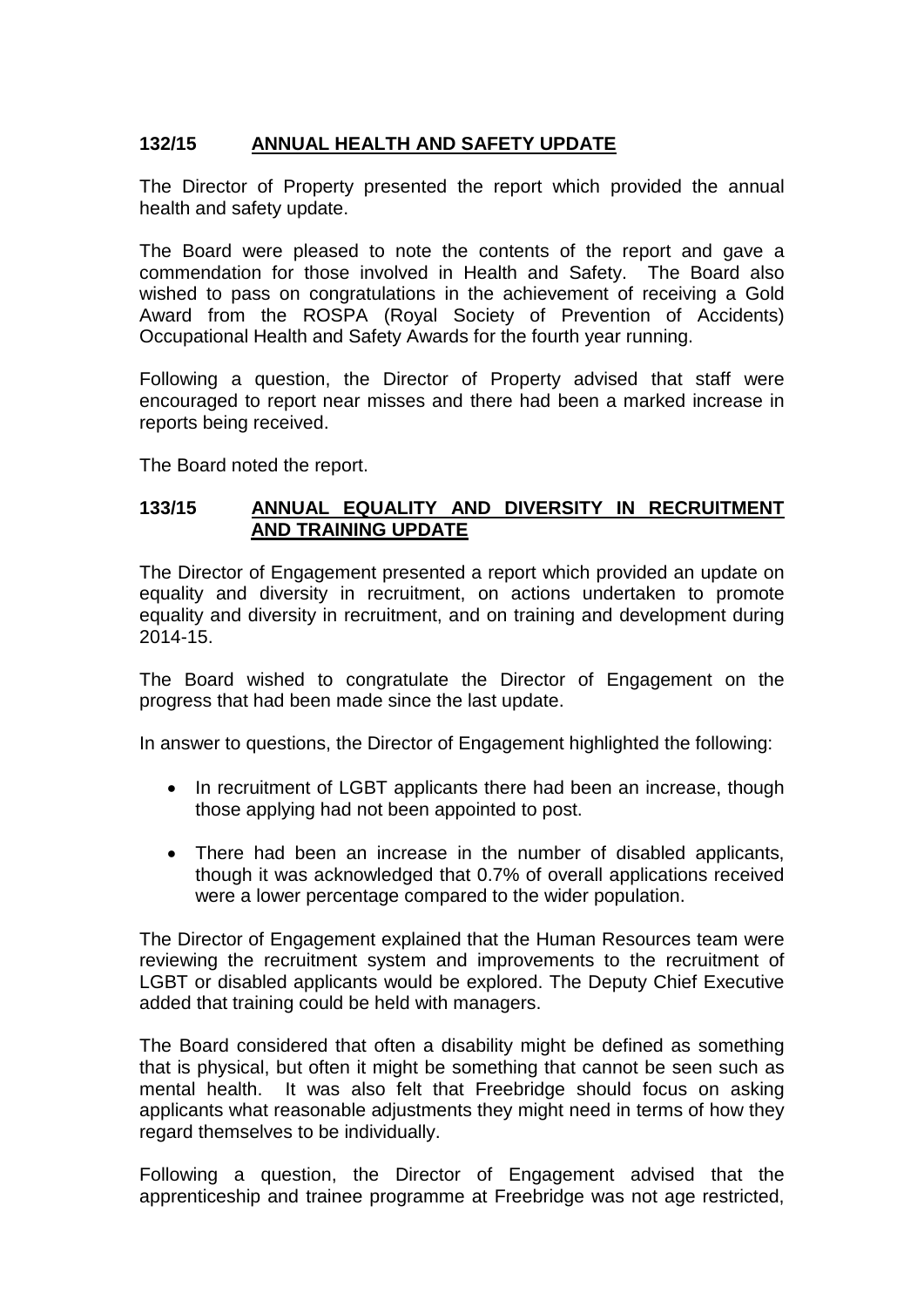and there had been an increase in younger recruits due to the apprenticeship scheme.

The Board noted the report.

[The Director of Engagement clarified following the meeting for the purpose of the minutes that 2.7% of residents in the 2011 census identified themselves as being minority ethnic in West Norfolk.]

### **134/15 DISREPAIR CLAIM**

Confidential item

### **135/15 BEST COMPANIES FINDINGS**

The Director of Engagement presented a report which provided an update on the Best Companies findings.

The Board commented that the report was excellent and the feedback received from staff had been good and it would be a great tool for the organisation.

### **136/15 WORK UPDATE**

The Chief Executive presented the work update, which included the following:

- Action Sheet
- Future Work Programme of the Board.

The Board noted the update.

### **137/15 ANY OTHER BUSINESS**

### • **Time to Think Schedule**

The Chief Executive shared that the topic of Diversity and Community Cohesion was due to be held as a Time to Think at the meeting. He explained that the topic had been suggested prior to the election in advance of any potential issues. Following a suggestion from the Chief Executive, the Board agreed for him to create and circulate a Time to Think schedule to the Board based on the six Business Plan themes and any wider work to be done during the financial year.

### • **Business Plan**

The Board were pleased to see the new layout and style of the Business Plan and commented that it worked well.

## • **Director of Engagement**